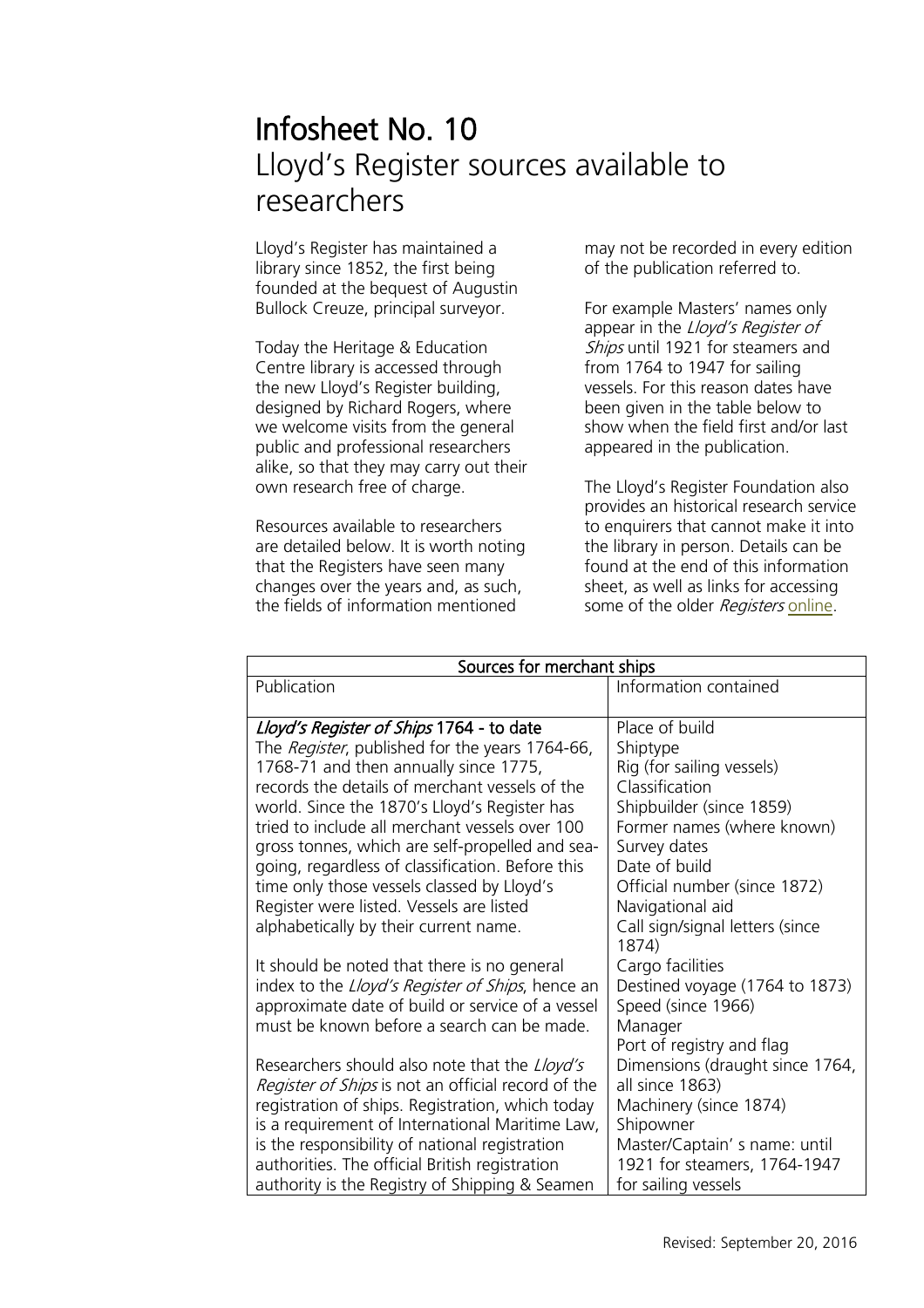**Lloyd's Register Foundation Heritage & Education Centre**

71 Fenchurch Street London EC3M 4BS United Kingdom Information Services EC3M 4BS

### Location map

T: +44 (0)20 7423 2475 F: +44 (0)20 7423 2039 **E:** info@lr.org  $F + T$  (0) 20 7423 2773

### www.lrfoundation.org.uk



Lloyd's Register<br>Foundation

| in Cardiff.                                                                                                                                                                                                                                                                                                                                                                                                                                                                                                                                                                                                                                                                                                                                                                                                                                                                                                                                                                                                                                                                                             | Separate list of East India<br>Company and licensed vessels<br>Supplements showing new<br>additions and alterations                                                                                                                                                                                                                                                                                                                                                                                                                                                                                                                                                                                                                                                                                                                                                                                                                                                                                |
|---------------------------------------------------------------------------------------------------------------------------------------------------------------------------------------------------------------------------------------------------------------------------------------------------------------------------------------------------------------------------------------------------------------------------------------------------------------------------------------------------------------------------------------------------------------------------------------------------------------------------------------------------------------------------------------------------------------------------------------------------------------------------------------------------------------------------------------------------------------------------------------------------------------------------------------------------------------------------------------------------------------------------------------------------------------------------------------------------------|----------------------------------------------------------------------------------------------------------------------------------------------------------------------------------------------------------------------------------------------------------------------------------------------------------------------------------------------------------------------------------------------------------------------------------------------------------------------------------------------------------------------------------------------------------------------------------------------------------------------------------------------------------------------------------------------------------------------------------------------------------------------------------------------------------------------------------------------------------------------------------------------------------------------------------------------------------------------------------------------------|
| Universal Register 1886 to 1889<br>A short-lived publication published by Lloyd's<br>Register in additional to the Lloyd's Register of<br>Ships. The majority of the information held<br>within the <i>Universal Register</i> , excluding the<br>details of the ships themselves, passed into the<br>Appendix when it was published from 1890.                                                                                                                                                                                                                                                                                                                                                                                                                                                                                                                                                                                                                                                                                                                                                          | Details of sea-going vessels<br>(including yachts) in the World<br>of 100 gross tons and above<br>(including foreign classification)<br>Alphabetical list of shipowners<br>Telegraphic addresses of firms<br>connected with shipping<br>Details of war vessels<br>Particulars of dry and wet docks<br>etc.,<br><b>Statistics</b>                                                                                                                                                                                                                                                                                                                                                                                                                                                                                                                                                                                                                                                                   |
| Subsidiary sections and appendices to the<br>Register 1834 to date<br>Supplements, mainly showing new additions<br>and alterations to existing entries were<br>published within the Register from the very<br>beginning.<br>The first edition of the Register contained<br>additional columns for changes to be recorded<br>on each page. Laterly these were bound at the<br>end of City editions (these can be defined as<br>editions owned by those within easy traveling<br>distance of the City and able to have new<br>information posted directly into their Registers)<br>and issued as separate signatures for the<br>country volumes (which can be defined as<br>those owned by those outside of easy reach of<br>the City, who therefore received updates by<br>post).<br>From 1890 the <i>Appendix</i> , a comprehensive<br>volume of supplementary information, was<br>published. This was renamed the Maritime<br>Guide in 1984 and ceased publication in 2002.<br>The table below lists the information that<br>appeared in the subsidiary sections of the<br>Register as they developed. | Signal letters/call signs indexed<br>to Ship name<br>Dry and wet docks from 1884<br>Index of compound names from<br>1890 to 1940 (then in vol. II of<br>the Register<br>Changes of name until 1940<br>(then in vol. II of <i>Register</i> )<br>Lloyd's Register staff and<br>committees (loose from 1972)<br>Maps from 1984<br>Marine associations from 1892<br>Marine enginebuilders and<br>boilermakers<br>Marine insurance companies<br>Masters and Mates supplement<br>1850-1852<br>Ports gazetteer from 1984<br>Scale for Anchor sizes 1845<br>Shipbreakers<br>Shipbuilders and existing ships<br>built by them from 1886<br>Shipowners 1876 to 1955<br>Statistics of Collisions and<br>Casualties 1845-1849<br>Statistical tables<br>Steamers arranged by flag and<br>tonnage until 1939<br>Fast steamers and motorships<br>Subscribers to the Register<br>Telegraphic addresses from<br>1886<br>Telex numbers of shipowners<br>Warships from 1886 to 1939<br>Weight of water per cubic foot |
|                                                                                                                                                                                                                                                                                                                                                                                                                                                                                                                                                                                                                                                                                                                                                                                                                                                                                                                                                                                                                                                                                                         | in various places from 1895                                                                                                                                                                                                                                                                                                                                                                                                                                                                                                                                                                                                                                                                                                                                                                                                                                                                                                                                                                        |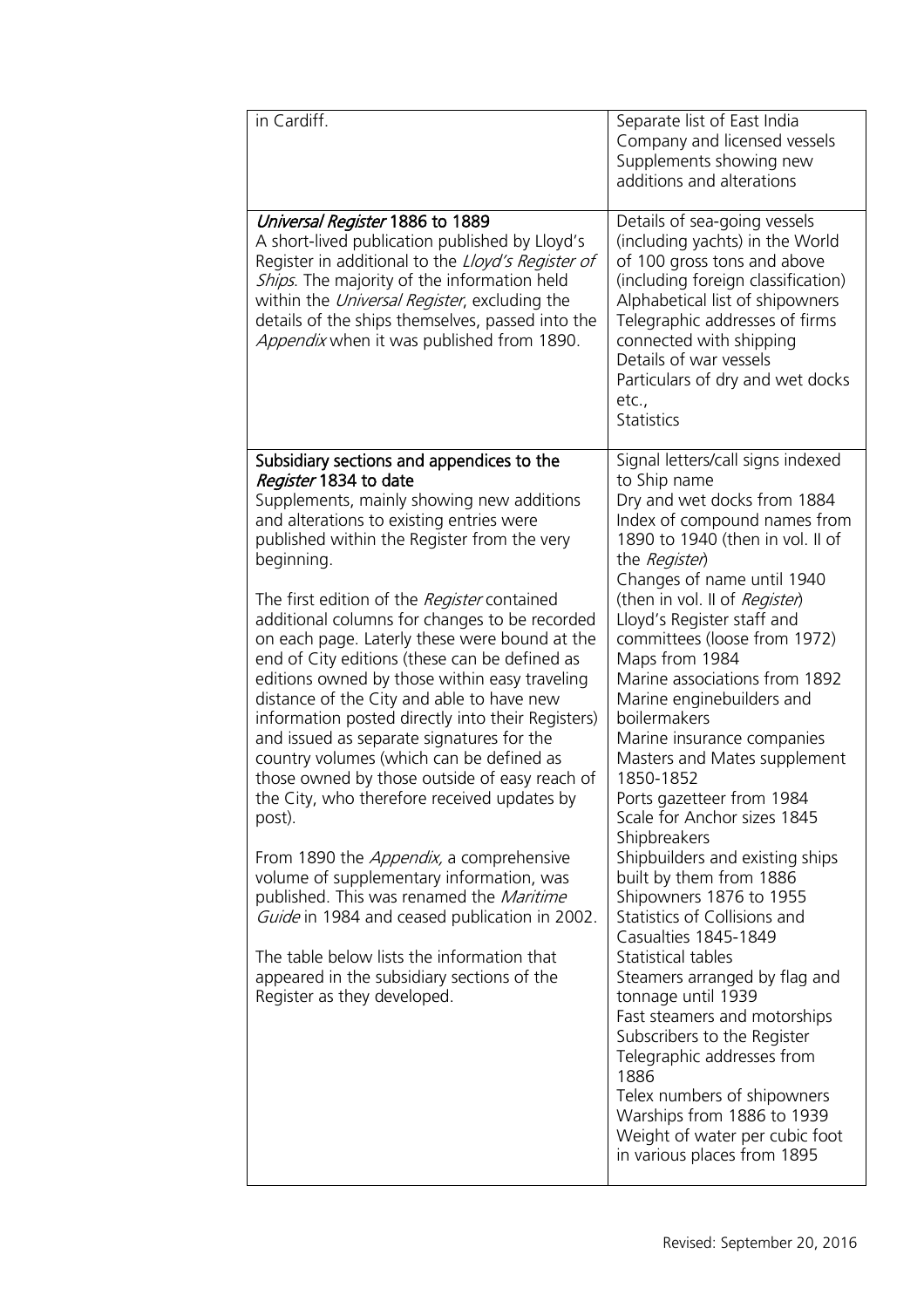**Lloyd's Register Foundation Heritage & Education Centre** rd's Register Foundat<br>
itage & Education<br>
tre<br>
Eenchurch Street<br>
don<br>
M 4BS<br>
ted Kingdom<br>
ation map<br>
44 (0)20 7423 2475<br>
44 (0)20 7423 2039<br>
nfo@lr.org

**Infosheet**

TOSheet

71 Fenchurch Street London EC3M 4BS United Kingdom Information Services

### Location map

T: +44 (0)20 7423 2475 **F:** +44 (0)20 7423 2039 Fax: +44 (0)20 7423 2039 **E:** info@lr.org  $F \rightarrow (0/20.7 + 20.3)$ 

EC3M 4BS

www.lrfoundation.org.uk



| List of Shipowners 1876 to date<br>The <i>List of Shipowners</i> was first published in<br>1876 and in its early years was bound with the<br>Lloyd's Register of Ships. Between 1890 and<br>1955 it was published within the Appendix<br>and has existed as a separate annual<br>publication since then.                                                                                                                                                                                                                                                                                                                                   | Alphabetical list of shipowners,<br>showing their addresses and<br>fleets.                                |
|--------------------------------------------------------------------------------------------------------------------------------------------------------------------------------------------------------------------------------------------------------------------------------------------------------------------------------------------------------------------------------------------------------------------------------------------------------------------------------------------------------------------------------------------------------------------------------------------------------------------------------------------|-----------------------------------------------------------------------------------------------------------|
| List of Shipbuilders and Existing Ships built by<br>them 1886 to date<br>This annual list of shipbuilders was first<br>published in 1886. It appeared within the<br>Universal Register and included only British<br>shipbuilders. From 1887 the volume was<br>expanded to include the details of shipbuilders<br>worldwide. It listed the location of the<br>shipbuilder and the names and gross tonnages<br>of ships built by them.                                                                                                                                                                                                       | Shipbuilders' addresses and brief<br>details of the ships built by them<br>and still extant in each year. |
| From 1890 the Shipbuilders List began to<br>appear in the <i>Appendix</i> to the <i>Lloyd's Register</i><br>of Ships. As well as merchant vessels it<br>included details of some war vessels at the<br>beginning of relevant shipbuilders' yard lists.<br>This practice continued until 1939.                                                                                                                                                                                                                                                                                                                                              |                                                                                                           |
| The Shipbuilders section was not published<br>during the Second World War and was not<br>published again until 1947. From this edition<br>onwards it was noted if a particular builder<br>built naval vessels, but details of individual<br>warships were not recorded. Originally<br>published as a section of the Universal<br>Register, the List of Shipbuilders and Existing<br>Ships built by them was subsequently<br>published within the <i>Appendix</i> to the Register<br>between 1890 and 1984. Since that date it has<br>been published as a section of the <i>Maritime</i><br>Guide, which itself ceased publication in 2002. |                                                                                                           |
| Casualty Returns July 1890 to date (now<br><b>World Casualty Statistics</b><br>Not pertaining to lives lost at sea, as one might<br>expect, but to total losses of ocean-going<br>merchant ships over 100 gross tonnes. The<br>Returns were published quarterly and annually,<br>recording losses according to flag and cause of<br>loss. Early <i>Quarterly Returns</i> give figures for<br>steam and sailing vessels by flag and cause of<br>loss, and for total tonnage owned in each<br>country. Later editions also show the year of<br>build (since 1928) and ship type (since 1939).                                                |                                                                                                           |
| Early Annual Summaries, published since 1891,<br>give total number of losses for the year for<br>steam and sailing vessels by flag and cause of                                                                                                                                                                                                                                                                                                                                                                                                                                                                                            |                                                                                                           |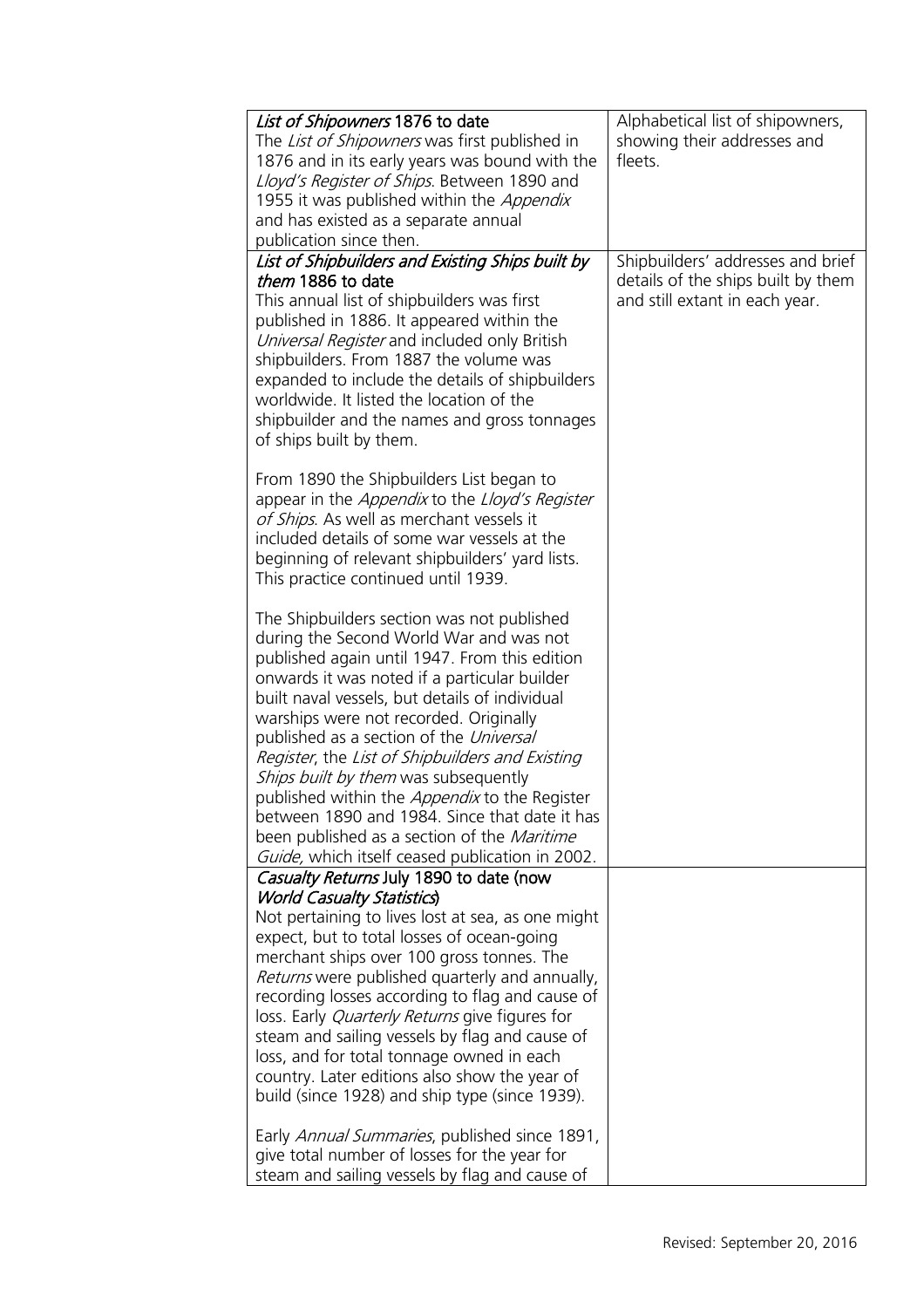| $\bigcup$                                                                                               | loss. Later issues also include analyses by size,<br>principal type and age (since 1967) and world<br>maps showing approximate positions of ships<br>foundered, burnt, wrecked and lost by collision<br>during that year (since 1970). Details of ships<br>not already included in the quarterly returns<br>were also given. Since 1984 the Returns have<br>only been published annually.<br>An index to ships named in each year's return<br>is available from 1950 to date. The records<br>have been computerised since 1980. An<br>approximate date of loss, therefore, must be<br>known or obtained by tracing the vessel<br>through the Register of Ships. |                                                                                                               |
|---------------------------------------------------------------------------------------------------------|-----------------------------------------------------------------------------------------------------------------------------------------------------------------------------------------------------------------------------------------------------------------------------------------------------------------------------------------------------------------------------------------------------------------------------------------------------------------------------------------------------------------------------------------------------------------------------------------------------------------------------------------------------------------|---------------------------------------------------------------------------------------------------------------|
|                                                                                                         | Quarterly and annual casualty returns were<br>published through both world wars. Details of<br>war losses, however, were limited after March<br>1915 and during the Second World War to<br>name, tonnage and flag only. From 1940 to<br>1977, the unpublished wreck books gave more<br>detailed information on total losses and on<br>casualties that were expected and became<br>total losses.                                                                                                                                                                                                                                                                 |                                                                                                               |
|                                                                                                         | <b>Wreck Books 1940 - 1977</b><br>Reports of Classed Vessels lost, 1892 - 1940<br>Manuscript sources for information on losses<br>of all causes including shipwreck, war losses<br>and demolitions, from which the Casualty<br>Returns were compiled. Between 1940 and<br>1945 a system of reference codes links the<br>posted editions of Lloyd's Register of Ships to<br>the <i>Wreck Books</i> , wherever a ship was lost and<br>whatever the cause.                                                                                                                                                                                                         | Information on losses of all<br>causes including shipwreck, war<br>losses and demolitions.                    |
| d's Register Foundation<br>itage & Education<br>tre                                                     | The Heritage & Education Centre library holds<br>the single set of <i>Wreck Books</i> . In addition the<br>Heritage & Education Centre library holds an<br>incomplete set of Reports of Losses of LR<br>Classed Vessels spanning 1892-1940.                                                                                                                                                                                                                                                                                                                                                                                                                     |                                                                                                               |
| enchurch Street<br>don<br>M <sub>4BS</sub><br>ted Kingdom                                               |                                                                                                                                                                                                                                                                                                                                                                                                                                                                                                                                                                                                                                                                 |                                                                                                               |
| <u>ation map</u><br>44 (0) 20 74 23 2475<br>44 (0) 20 74 23 2039<br>nfo@lr.org<br>w.Irfoundation.org.uk | Statistical Tables 1878 to date (World Fleet<br>Statistics since 1992)<br>The Statistical Tables are published annually<br>like the <i>Lloyd's Register of Ships</i> and reflect the<br>information contained therein. Prior to 1886,<br>the <i>Statistical Tables</i> only covered new ships<br>classed by Lloyd's Register according to                                                                                                                                                                                                                                                                                                                       | Analyses of the world's<br>merchant fleets by number,<br>tonnage, flag, nationality of<br>owner and shiptype. |
|                                                                                                         | material, sail/steam and where built, together<br>with numbers of ships disclassed and never<br>classed by Lloyd's Register.                                                                                                                                                                                                                                                                                                                                                                                                                                                                                                                                    |                                                                                                               |

71 Fenchurch Street London EC3M 4BS United Kingdom Information Services EC3M 4BS

### Location map

T: +44 (0)20 7423 2475 **F:** +44 (0)20 7423 2039 Fax: +44 (0)20 7423 2039 **E:** info@lr.org  $F \rightarrow (0/20.7 + 20.3)$ 

www.lrfoundation

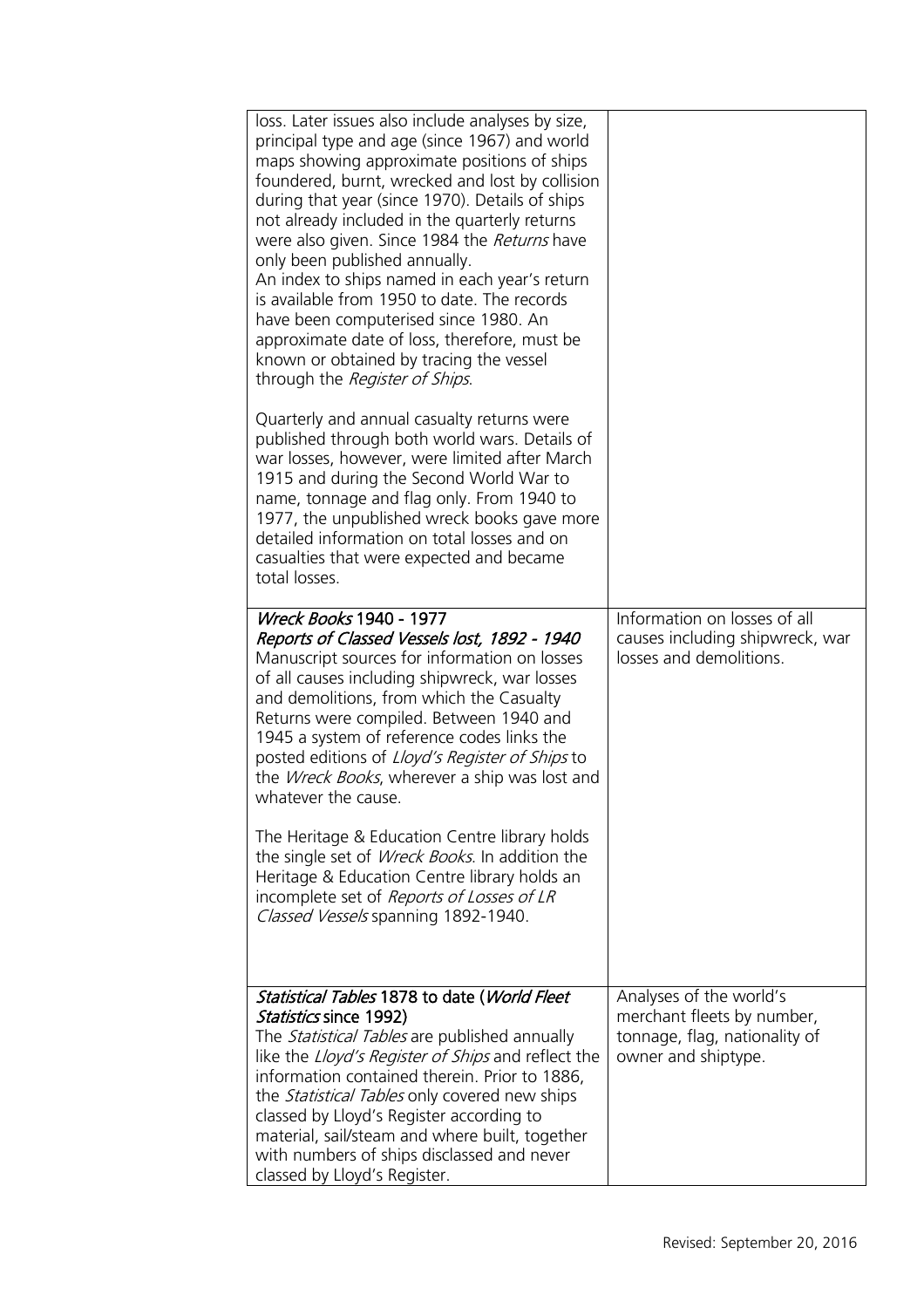**Lloyd's Register Foundation Heritage & Education Centre**

71 Fenchurch Street London EC3M 4BS United Kingdom Information Services EC3M 4BS

### Location map

T: +44 (0)20 7423 2475 **F:** +44 (0)20 7423 2039 Fax: +44 (0)20 7423 2039 **E:** info@lr.org  $F \rightarrow (0/20.7 + 20.3)$ 

www.lrfoundation.org.uk



| Between 1886 and 1914 tables include those<br>showing fleets of the world by flag and<br>country of build; new ships classed LR and<br>total LR classed fleet; and ships added from<br>the British flag register. Since 1919 additional<br>tables have been added to include analyses by<br>ship type, size and age, propulsion,<br>dimensions, ships launched and completed,<br>time series, shiptypes, tankers, motorships and<br>ships totally lost and broken up.<br>Researchers should note that figures for the<br>years 1915 to 1918 and 1940 to 1947 are |                                                                                                                                                                                      |
|------------------------------------------------------------------------------------------------------------------------------------------------------------------------------------------------------------------------------------------------------------------------------------------------------------------------------------------------------------------------------------------------------------------------------------------------------------------------------------------------------------------------------------------------------------------|--------------------------------------------------------------------------------------------------------------------------------------------------------------------------------------|
| incomplete or not recorded at all.                                                                                                                                                                                                                                                                                                                                                                                                                                                                                                                               |                                                                                                                                                                                      |
| Merchant Shipbuilding Returns 1888 to date<br>(World Shipbuilding Statistics since 1995)<br>Published quarterly, with an annual summary<br>(discontinued as a separate publication since<br>1991 but tables are included in the fourth<br>quarter of each year), these are statistical<br>returns of ocean-going merchant ships over<br>100 gross tons, which are on order, under<br>construction, launched or completed,<br>worldwide.                                                                                                                          | Analyses of ships according to<br>hull material, propulsion, place<br>of build and port of registry and<br>latterly analyses by country of<br>build, ship type, tonnage and<br>flag. |
| Early Returns comprise quarterly analyses of<br>ships built in the UK only, according to<br>material, propulsion, place of build and port of<br>registry. Figures for Foreign shipbuilding were<br>introduced in 1889 (second quarter) and the<br>first Annual Summary appears in 1892. Some<br>early returns include figures for warships under<br>construction in the UK (prior to 1914). Over<br>the years tables have been added to include<br>analyses by country of build, ship type,<br>tonnage and registration.                                         |                                                                                                                                                                                      |
| From 1914 to 1920 and 1939 to 1947, figures<br>are incomplete and in some cases only include<br>ships built in the UK.                                                                                                                                                                                                                                                                                                                                                                                                                                           |                                                                                                                                                                                      |
| Underwriters' Registry for Iron Vessels,<br>Liverpool 1862 - 1884<br>These annual registers contain details of ships<br>classed by the Underwriters Registry for Iron<br>Vessels, Liverpool, which was established in<br>1862 owing to dissatisfaction with wooden<br>ship framing rules being applied to iron,<br>resulting in over engineered ships. They also<br>list details of other iron UK and foreign<br>steamers and sailing ships above 50 tons<br>gathered from official sources. Particulars                                                         |                                                                                                                                                                                      |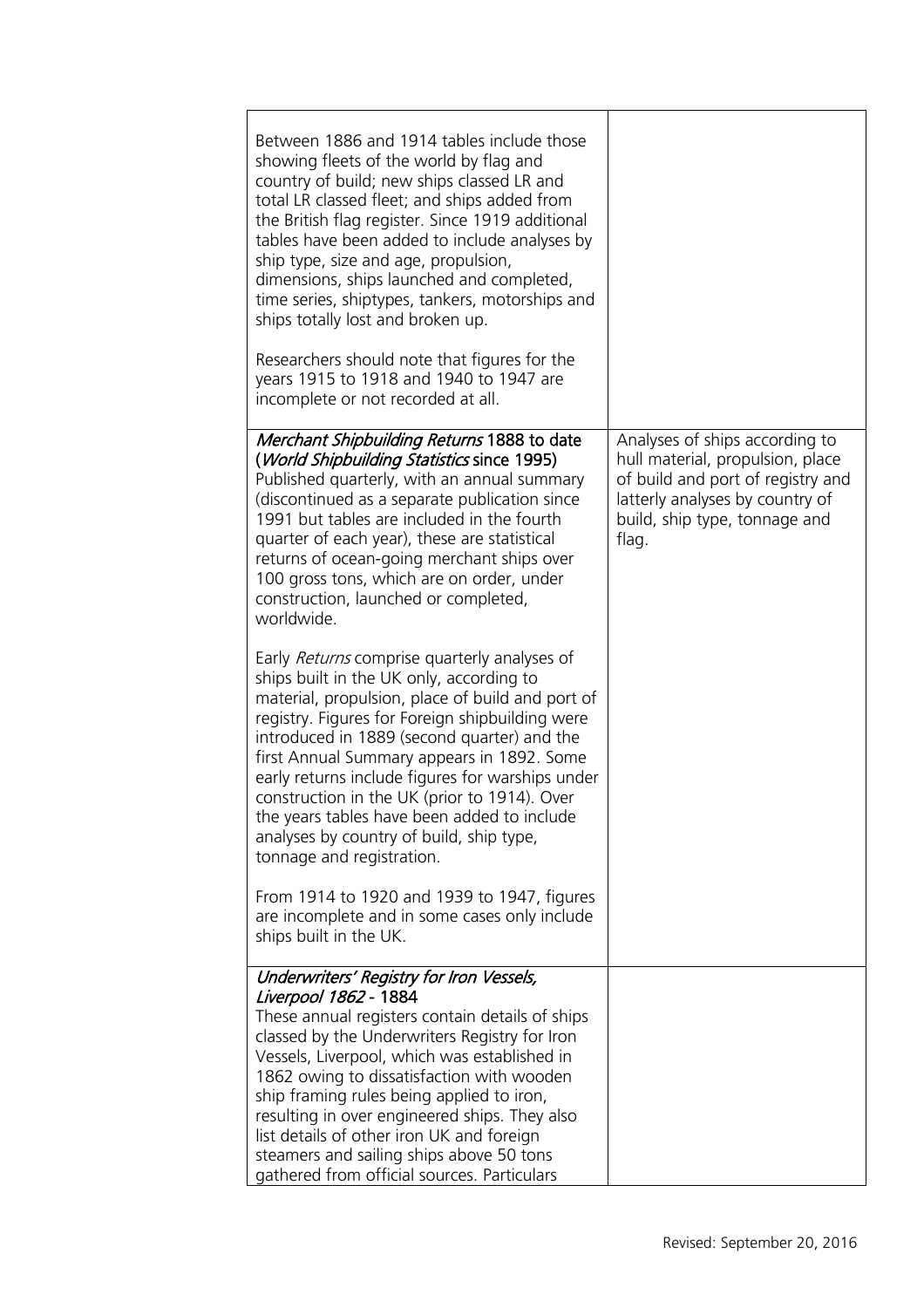|                                                                                             | include master, tonnage, dimensions, owner,<br>builder, date of build, rig or machinery, survey<br>dates and class details. Brief details are also<br>given, where known, on vessels totally lost. It<br>is especially useful for researching small iron<br>ships never featured in the Lloyd's Register of<br>Ships. In 1884, this Register was amalgamated<br>with Lloyd's Register.                                                                                                                                                                                                                                                                                                         |                                           |
|---------------------------------------------------------------------------------------------|------------------------------------------------------------------------------------------------------------------------------------------------------------------------------------------------------------------------------------------------------------------------------------------------------------------------------------------------------------------------------------------------------------------------------------------------------------------------------------------------------------------------------------------------------------------------------------------------------------------------------------------------------------------------------------------------|-------------------------------------------|
|                                                                                             | <b>British Corporation Register 1890 - 1947</b>                                                                                                                                                                                                                                                                                                                                                                                                                                                                                                                                                                                                                                                |                                           |
|                                                                                             | (incomplete collection)<br>The first far-reaching change for Lloyd's<br>Register after 1945 was amalgamation with<br>the British Corporation in 1949, which opened<br>a new chapter in classification history.                                                                                                                                                                                                                                                                                                                                                                                                                                                                                 |                                           |
| $\overline{\mathbf{P}}$                                                                     | The British Corporation was formed in<br>Glasgow in 1890, due to Scottish shipowners,<br>like the Liverpool Underwriters before them,<br>feeling that Lloyd's Register Rules for steel<br>ships resulted in over-engineered vessels. Their<br>registers often contained more detail that the<br>Lloyd's Register of Ships, including details of<br>boiler-makers. The previous professional rivalry<br>between the two organisations did not affect<br>the amicable pooling of their joint resources<br>and the amalgamation was effected without<br>loss of goodwill from the shipping community,<br>which realised that the combined technical<br>services could only be of lasting benefit. |                                           |
|                                                                                             | The Heritage & Education Centre library holds<br>British Corporation Register of Ships volumes<br>from 1893 to 1947 (there are gaps in our<br>collection).                                                                                                                                                                                                                                                                                                                                                                                                                                                                                                                                     |                                           |
| <b>Lloyd's Register Foundation</b><br><b>Heritage &amp; Education</b><br>Centre             | Lloyd's Register Rules and Regulations for the<br>Classification of Ships 1834 to date<br>Lloyd's Register has published Rules and<br>Regulations for the Classification of Ships, to                                                                                                                                                                                                                                                                                                                                                                                                                                                                                                          | Rules for the classification of<br>ships. |
| 71 Fenchurch Street<br>London<br>EC3M 4BS<br>United Kingdom                                 | which all Lloyd's Register classed ships must<br>conform, since 1834. Between 1834 and 1870<br>the Rules were bound within the Lloyd's<br>Register of Ships. Since 1870 they have been<br>published separately.                                                                                                                                                                                                                                                                                                                                                                                                                                                                                |                                           |
| <b>Location map</b><br>T: $+44$ (0)20 7423 2475<br>F: +44 (0)20 7423 2039<br>E: info@lr.org | Enquirers interested in the historic Rules should<br>contact library@Ir.org, those interested in the<br>current Rules should email rules@Ir.org.                                                                                                                                                                                                                                                                                                                                                                                                                                                                                                                                               |                                           |
| www.lrfoundation.org.uk                                                                     |                                                                                                                                                                                                                                                                                                                                                                                                                                                                                                                                                                                                                                                                                                |                                           |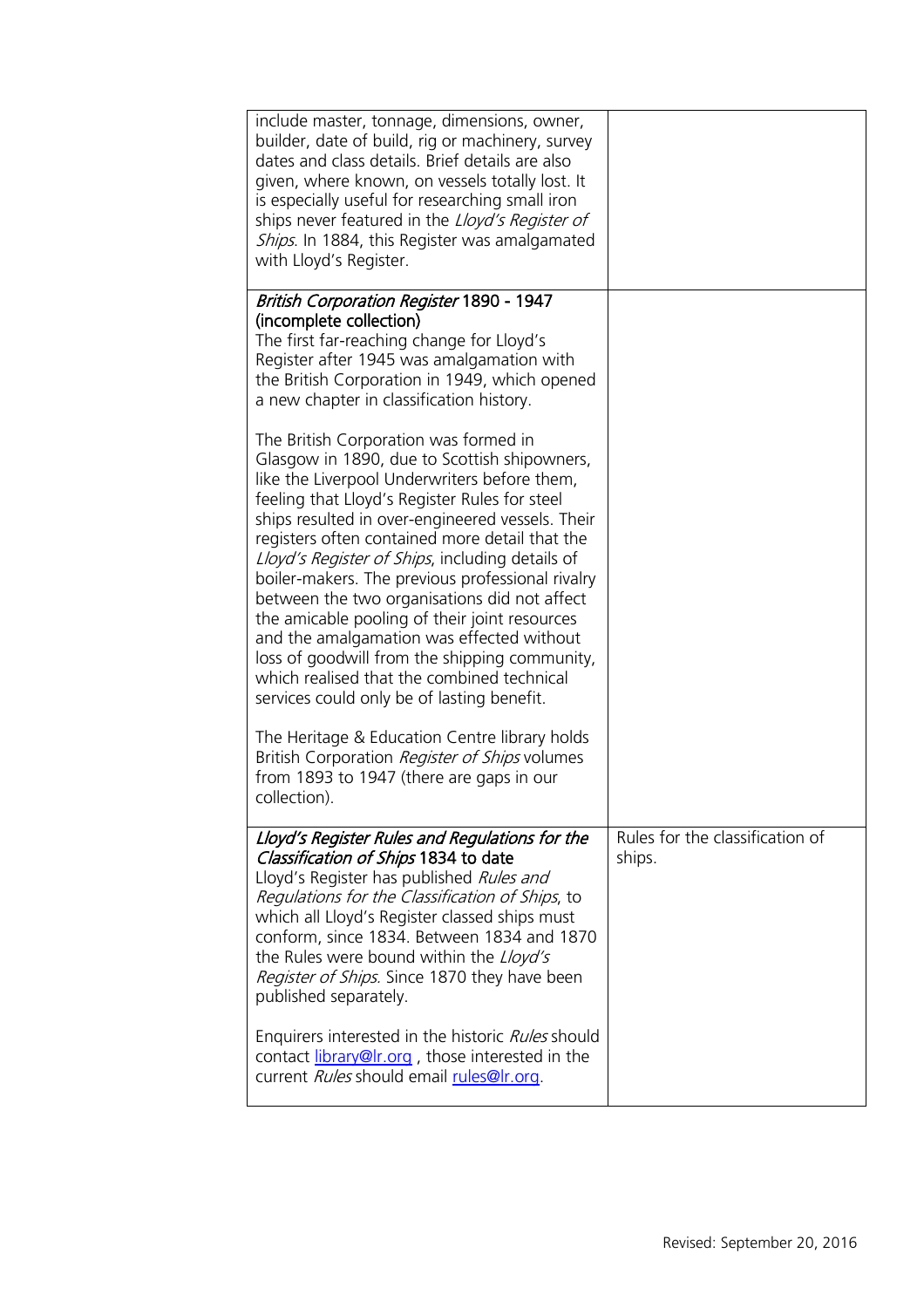**Lloyd's Register Foundation Heritage & Education Centre**

71 Fenchurch Street London EC3M 4BS United Kingdom Information Services EC3M 4BS

### Location map

T: +44 (0)20 7423 2475 **F:** +44 (0)20 7423 2039 Fax: +44 (0)20 7423 2039 **E:** info@lr.org  $F \rightarrow (0/20.7 + 20.3)$ 

www.lrfoundation.org.uk



| Sources for offshore industry                                                                                                                                                                                                                                                                 |                                                                                                                                                                                                                                                                                                                                                                                                                 |  |
|-----------------------------------------------------------------------------------------------------------------------------------------------------------------------------------------------------------------------------------------------------------------------------------------------|-----------------------------------------------------------------------------------------------------------------------------------------------------------------------------------------------------------------------------------------------------------------------------------------------------------------------------------------------------------------------------------------------------------------|--|
| Publication                                                                                                                                                                                                                                                                                   | Information contained                                                                                                                                                                                                                                                                                                                                                                                           |  |
| Lloyd's Register of Offshore Units,<br>Submersibles & Diving Systems 1967 to 2002<br>Published annually, this appeared as a<br>supplement to the Register Book from 1967<br>and from 1977 as a separate register issued<br>free of charge to subscribers to the Lloyd's<br>Register of Ships. | Offshore units (including those<br>under construction) and details<br>of mobile drilling rigs able to<br>operate in at least 50 feet of<br>water, submersibles, diving<br>systems classed by Lloyd's<br>Register and selected work units<br>(ships, barges and platforms<br>used for offshore construction,<br>maintenance, pipelaying, heavy<br>lifting, fire-fighting and<br>submersible and diving support). |  |
|                                                                                                                                                                                                                                                                                               | Details of owners of offshore<br>units.                                                                                                                                                                                                                                                                                                                                                                         |  |

| Sources for yachts                                                                                                                                                                                                                                                                                                                                                                                                                                                                                                                                                                                                                                                                                                                                                                                                                                                                                                                                                                                                                                                                                                                                                                                               |                                                                                                                                                                                                                                                                                                                                                                                                                                                                                                        |
|------------------------------------------------------------------------------------------------------------------------------------------------------------------------------------------------------------------------------------------------------------------------------------------------------------------------------------------------------------------------------------------------------------------------------------------------------------------------------------------------------------------------------------------------------------------------------------------------------------------------------------------------------------------------------------------------------------------------------------------------------------------------------------------------------------------------------------------------------------------------------------------------------------------------------------------------------------------------------------------------------------------------------------------------------------------------------------------------------------------------------------------------------------------------------------------------------------------|--------------------------------------------------------------------------------------------------------------------------------------------------------------------------------------------------------------------------------------------------------------------------------------------------------------------------------------------------------------------------------------------------------------------------------------------------------------------------------------------------------|
| Publication                                                                                                                                                                                                                                                                                                                                                                                                                                                                                                                                                                                                                                                                                                                                                                                                                                                                                                                                                                                                                                                                                                                                                                                                      | Information contained                                                                                                                                                                                                                                                                                                                                                                                                                                                                                  |
| Lloyd's Register of Yachts 1878 to 1980<br>Lloyd's Register of Classed Yachts 1981 to<br>1996, 1999, 2000, 2002<br>An annual Register, which lists British and<br>Foreign yachts classed by Lloyd's Register,<br>yachts belonging to subscribers to Lloyd's<br>Register publications and certain other yachts<br>above a specified size. It is not a<br>comprehensive source. The Register of Yachts<br>is organised alphabetically by name of yacht.<br>The List of Yacht Owners, who have obtained<br>Certificates as Masters of their own Yachts<br>was published as a section of the Register<br>between 1895 and 1956, showing the number<br>and date of their certificate. From 1857 until<br>1994 yacht owners who had achieved a<br>certificate of competency were indicated by an<br>asterisk but the date and number of their<br>certificate ceased to be listed.<br>The <i>Register of Yachts</i> ceased publication in<br>1980, to be replaced by the Lloyd's Register of<br>Classed Yachts, which includes details of only<br>those yachts surveyed by Lloyd's Register, this<br>was last published in 1996, although some<br>special editions were produced for 1999-2000,<br>2000-01 and 2002-03. | Owners<br><b>Builder</b><br>Designer<br>Date of build<br>Yacht type and material<br>Tonnage<br>Principal dimensions<br>Sail area<br>Engines<br>Port of registry<br>Home port<br>LR classification (if inspected)<br>Yacht owners<br>Yacht designers and builders<br>Sailing clubs<br>Owners' and yacht club burgees<br>List of owners with masters'<br>certificates (1895 to 1956).<br>From 1981 the Lloyd's Register<br>of Classed Yachts only listed<br>those vessels classed by Lloyd's<br>Register |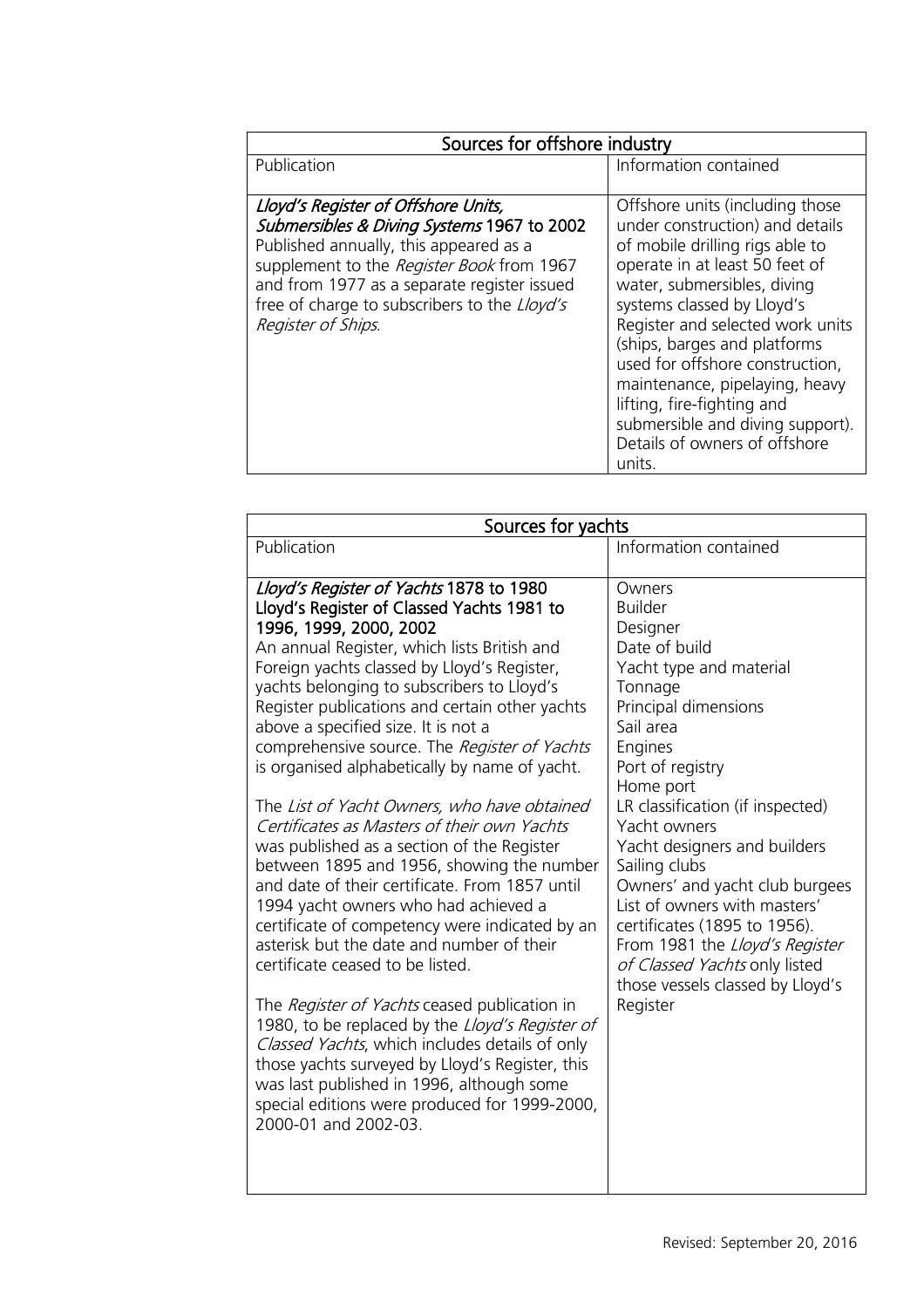## American yachts

Lloyd's Register also published a register showing details of American yachts. Named Lloyd's Register of American Yachts from 1903 to 1977 and renamed North American Yacht Register for its last two years of publication in 1978 and 1979.

### Yacht plans

Some plans and survey reports of LR classed yachts are held at an external archive. Enquiries should be made to Heritage & Education Centre at the London address below.

## Other Sources Available to Researchers

The Heritage & Education Centre library holds a number of reference works covering naval architecture, shipwreck, sailing vessels, maritime history from the earliest times to date, shipping company histories, as well as a number of periodicals. We also hold a selection of Lloyd's of London's publications including Lloyd's War Losses, for the First and Second World Wars; Lloyd's Weekly Casualty Returns (1953-1990, 1998 to date); and bound facsimile copies of Lloyd's List (1741-1826).

### New Construction Cards 1951 to 1996

Prior to the computerisation of our information systems, details of every merchant ship under construction, (of 100 tons gross and above), were recorded in a card index from the time the order was placed. These cards are useful for tracing the details of the ship whilst under construction and include keel laying, launch and completion dates. They are arranged by year of completion, country of completion and building yard. It is necessary to make an appointment to view these cards. Application should be made to Heritage & Education Centre at the London address.

## Technical Records, Plans and Survey **Reports**

Certain technical records, such as the plans and survey reports of LR classed vessels, can be made available for public inspection. More recent records are held by Exhibition of Records and viewing is subject to owners' permission and a research/copying fee. Enquiries should be made in writing to Exhibition of Records email [eor@lr.org](mailto:eor@lr.org)

### The IMarEST collection at Lloyd's Register

In June 2011 the Institute of Marine Engineers, Science and Technology (IMarEST) historical library was relocated to Lloyd's Register's Heritage & Education Centre in London. Subjects covered in the conference proceedings, journal series, technical reports and reference titles include: offshore engineering, energy, turbines, hydrogeology, pollution, fishing, ship management, vibration, naval architecture and marine navigation.

## RINA's Denny Library collection

In August 2013, much of the Denny Library collection of the Royal Institution of Naval Architects (RINA) found a new home at Lloyds Register's Heritage & Education Centre. The collection includes

**Lloyd's Register Foundation Heritage & Education Centre**

**Infosheet**

E

71 Fenchurch Street London Information Services EC3M 4BS United Kingdom EC3M 4BS

### Location map

T: +44 (0)20 7423 2475 **F:** +44 (0)20 7423 2039 Fax: +44 (0)20 7423 2039 **E:** info@lr.org  $F \rightarrow (0/20.7 + 20.3)$ rd's Register Foundat<br>
itage & Education<br>
tre<br>
Eenchurch Street<br>
don<br>
M 4BS<br>
ted Kingdom<br>
ation map<br>
44 (0)20 7423 2475<br>
44 (0)20 7423 2039<br>
nfo@lr.org

#### www.lrfoundation.org.uk



Lloyd's Register Foundation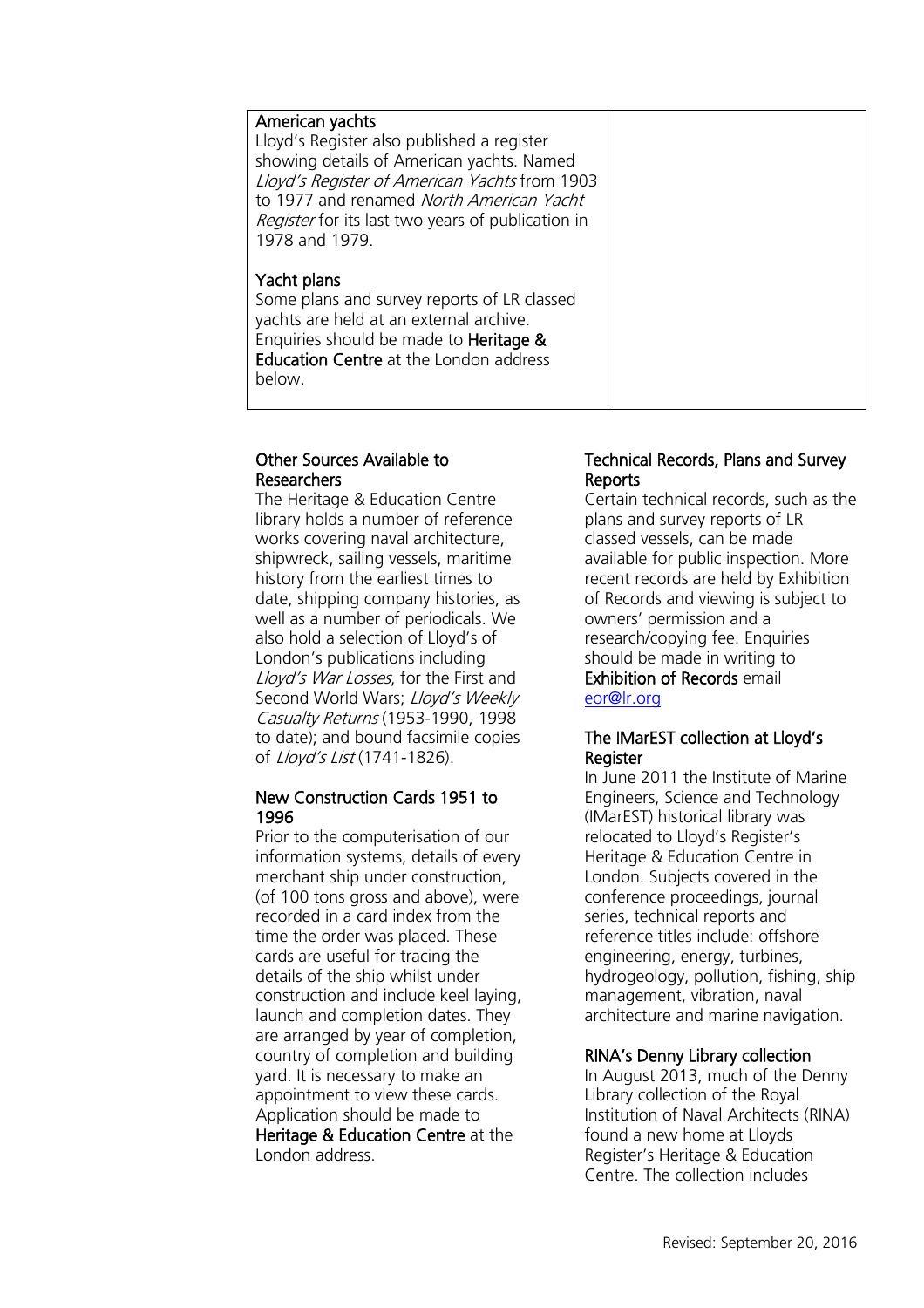**Lloyd's Register Foundation Heritage & Education Centre** rd's Register Foundat<br>
itage & Education<br>
tre<br>
Eenchurch Street<br>
don<br>
M 4BS<br>
ted Kingdom<br>
ation map<br>
44 (0)20 7423 2475<br>
44 (0)20 7423 2039<br>
nfo@lr.org

**Infosheet**

71 Fenchurch Street 7 Thematen Server<br>London EC3M 4BS United Kingdom

### Location map

T: +44 (0)20 7423 2475 **F:** +44 (0)20 7423 2039 Fax: +44 (0)20 7423 2039 **E:** info@lr.org  $F \rightarrow (0/20.7 + 20.3)$ 

EC3M 4BS

### www.lrfoundation.org.uk



Lloyd's Register Foundation

bound volumes covering all aspects of design, construction, maintenance and operation of commercial and naval vessels; plus a wide range of other relevant technical publications, including copies of some technical papers published by RINA, together with those of other organisations.

# Early ship plans and survey reports

Many of Lloyd's Register's early ship plans and survey reports are on loan to the National Maritime Museum, Greenwich, although this is by no means a comprehensive collection. Enquiries should be made to the following address:

# National Maritime Museum

Historic ship plans and photographs Park Row Greenwich London, SE10 9NF E: [plansandphotos@rmg.co.uk](mailto:plansandphotos@rmg.co.uk)

The Heritage & Education Centre are currently working on an ambitious digitisation project for some of these plans and survey reports to preserve them and to make them more accessible. Find out more here: [http://www.lrfoundation.org.uk/digiti](http://www.lrfoundation.org.uk/digitisation/) [sation/](http://www.lrfoundation.org.uk/digitisation/)

## Research Service:

Lloyd's Register has provided an historical enquiry service for a number of years. Please note that this is dependent upon resources and staff availability to complete your request. We encourage people to visit the library in person where possible as they can freely access the material and get a real feel for the information available.

In the case of yacht enquiries and more detailed historical research, please contact Heritage & Education Centre at the London address, supplying as much information as you can so that we may offer you advice.

Information on vessels that are currently in service is also available. Details are available on application to Heritage & Education Centre.

## Lloyd's Register Foundation London Office address:

# Lloyd's Register Foundation

Heritage & Education Centre 71 Fenchurch Street London, EC3M 4BS T: +44 (0)20 7423 2475 F: +44 (0)20 7423 2039 [www.lrfoundation.org.uk](http://www.lrfoundation.org.uk/) [library@lr.org](mailto:library@lr.org) 

# The Heritage & Education Centre

library is open to the public from Monday to Friday between 09:30 - 12:00 and 13:00 - 16:30. Please note that we close at weekends and during public holidays. We are closed between Christmas and the New Year.

For subscription to the current edition of Lloyd's Register's Rules and Regulations, please contact Marine Data Systems by email: [rules@lr.org.](mailto:rules@lr.org)

For subscription to and details of current Lloyd's Register Publications, CD ROM, Internet and special report services (excluding Rules and Regulations) please contact:

# IHS Fairplay

Sentinel House 163 Brighton Road Coulsdon, Surrey CR5 2YH United Kingdom T: +44 (0) 20 8700 3700 F: +44 (0) 20 8763 1066 E: [CustomerCare@ihsmarkit.com](mailto:CustomerCare@ihs.com) <http://fairplay.ihs.com/>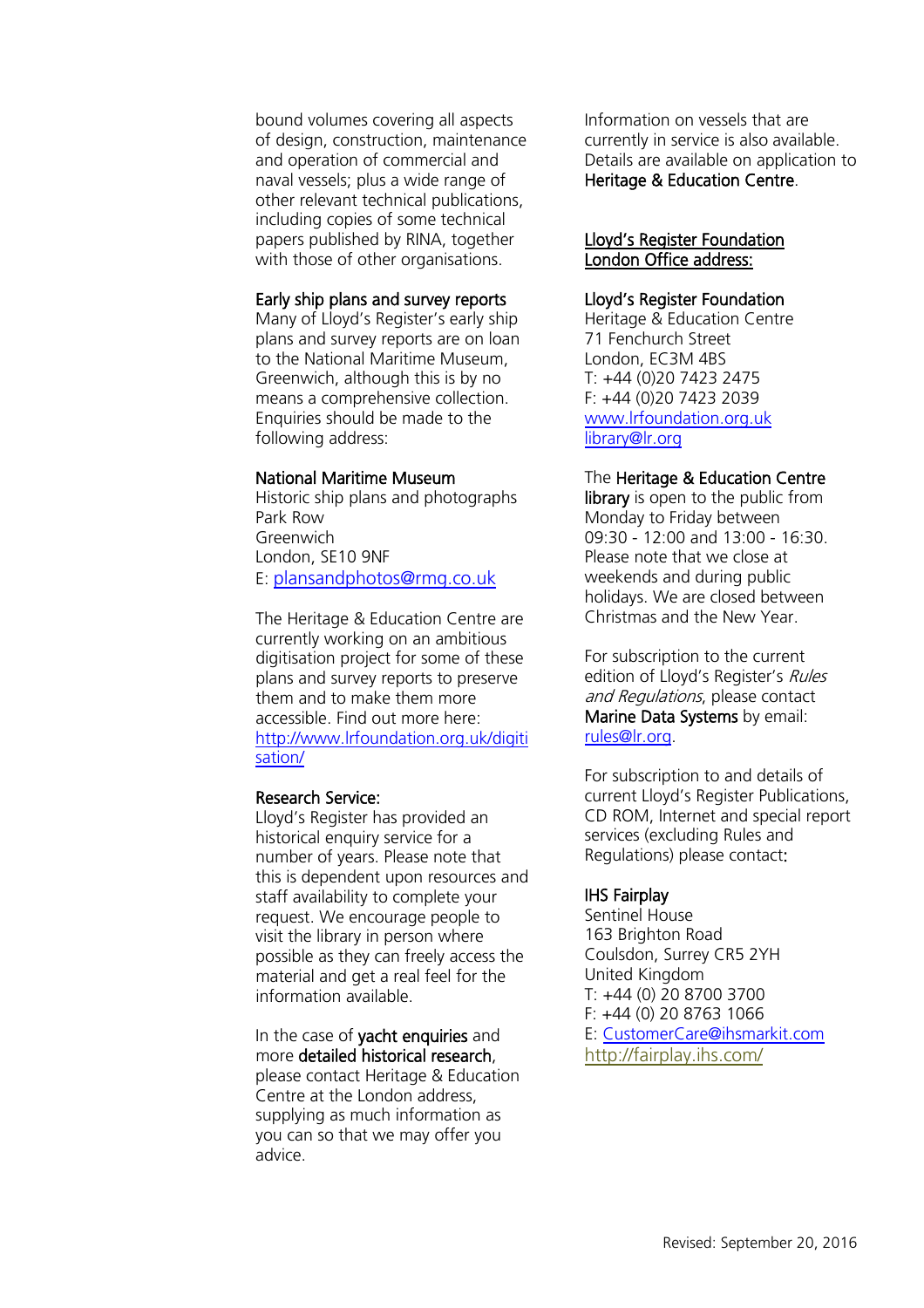## See also:

Infosheet No. 34: Researching the early Registers

Infosheet No. 44: Making a search using the Lloyd's Register of Ships

Infosheet No. 17: Collections of the Lloyd's Register of Ships and associated publications – UK and Ireland

Infosheet No. 46: Collections of the Lloyd's Register of Ships and associated publications – overseas

Infosheet No.53: The IMarEST collection at Lloyd's Register

# Online access to the Lloyd's Register of Ships.

[http://www.lrfoundation.org.uk/public\\_education/reference-library/register-of](http://www.lrfoundation.org.uk/public_education/reference-library/register-of-ships-online/)[ships-online/](http://www.lrfoundation.org.uk/public_education/reference-library/register-of-ships-online/)

## Lloyd's Register library catalogue:

[http://www.lr.org/en/research-and-innovation/lr-foundation/historical](http://www.lr.org/en/research-and-innovation/lr-foundation/historical-information/library-catalogue/library-search.aspx)[information/library-catalogue/library-search.aspx](http://www.lr.org/en/research-and-innovation/lr-foundation/historical-information/library-catalogue/library-search.aspx) 

# Help for researchers:

http://www.lrfoundation.org.uk/public\_education/research\_resources/

Lloyd's Register Foundation, its affiliates and subsidiaries and their respective officers, employees or agents are, individually and collectively, referred to in this clause as 'Lloyd's Register'. Lloyd's Register assumes no responsibility and shall not be liable to any person for any loss, damage or expense caused by reliance on the information or advice in this document or howsoever provided, unless that person has signed a contract with the relevant Lloyd's Register entity for the provision of this information or advice and in that case any responsibility or liability is exclusively on the terms and conditions set out in that contract.

**Lloyd's Register Foundation Heritage & Education Centre**

**Infosheet**

CHO-

71 Fenchurch Street 7 Thematen Server<br>London EC3M 4BS United Kingdom

### Location map

T: +44 (0)20 7423 2475 **F:** +44 (0)20 7423 2039 Fax: +44 (0)20 7423 2039 **E:** info@lr.org  $F \rightarrow (0/20.7 + 20.3)$ rd's Register Foundat<br>
itage & Education<br>
tre<br>
Eenchurch Street<br>
don<br>
M 4BS<br>
ted Kingdom<br>
ation map<br>
44 (0)20 7423 2475<br>
44 (0)20 7423 2039<br>
nfo@lr.org

EC3M 4BS

#### www.lrfoundation.org.uk



Lloyd's Register